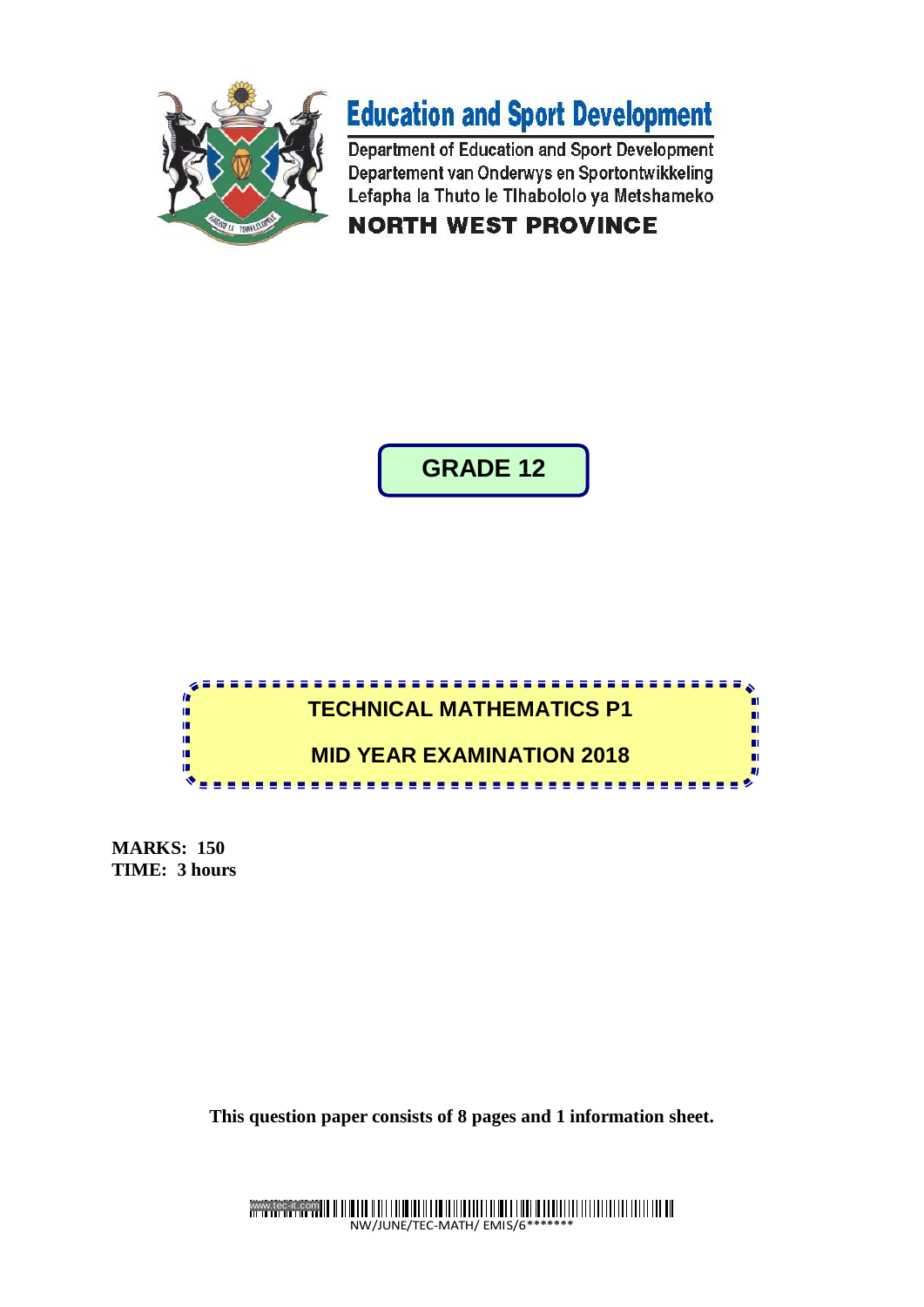### **INSTRUCTIONS AND INFORMATION**

Read the following instructions carefully before answering the questions.

- 1. This question paper consists of 11 questions, answer all questions.
- 2. Clearly show ALL calculations, diagrams, graphs, et cetera that you used to determine the answers.
- 3. Answer only will NOT necessarily be awarded full marks.
- 4. If necessary, round off answers to TWO decimal places, unless stated otherwise.
- 5. Diagrams are NOT necessarily drawn to scale.
- 7. You may use an approved scientific calculator (non-programmable and nongraphical), unless stated otherwise.
- 8. Write neatly and legibly.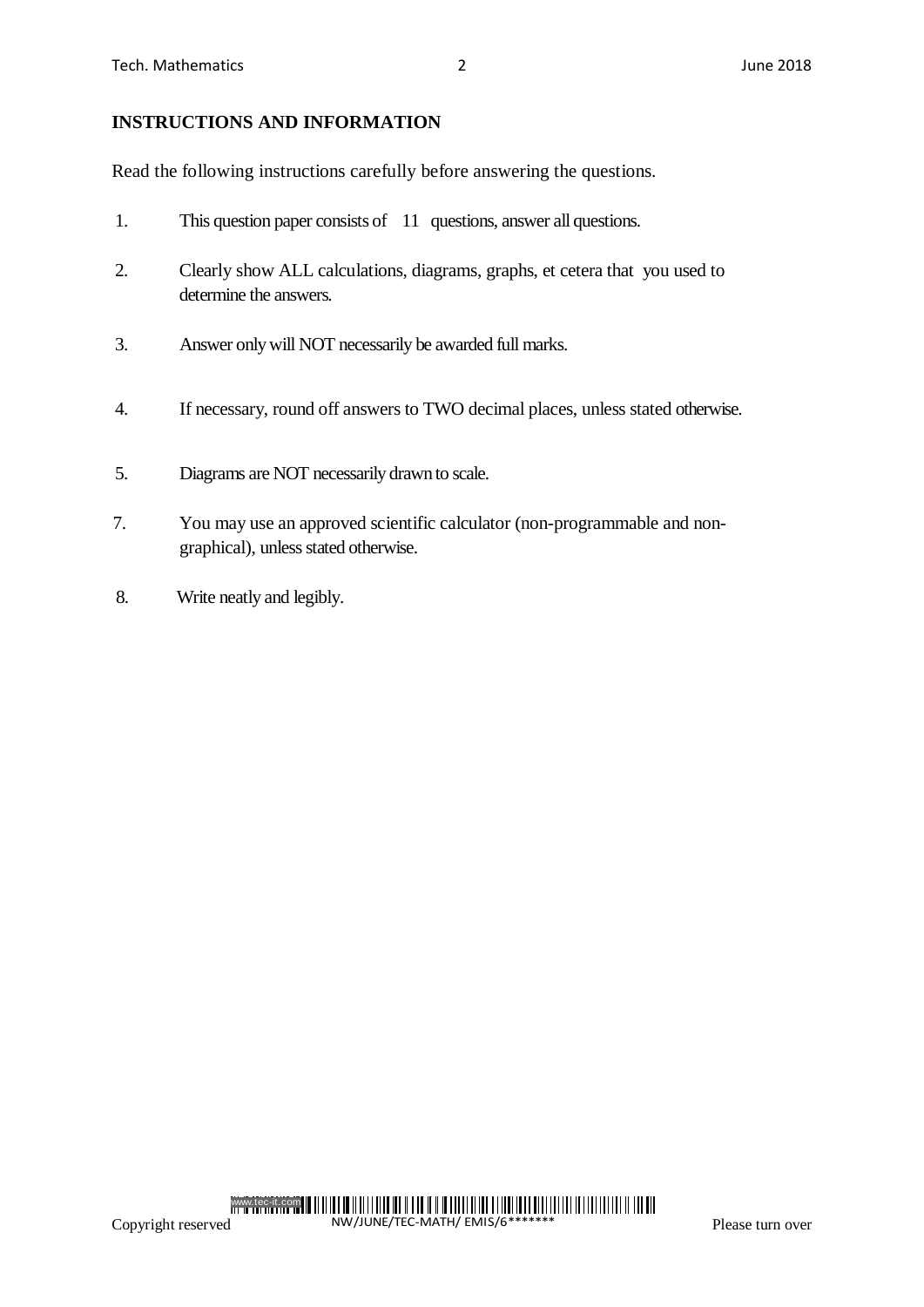| 1.1 | Solve the following equations |  |
|-----|-------------------------------|--|
|-----|-------------------------------|--|

$$
1.1.1 \quad x(x+3) = 4 \tag{3}
$$

1.1.2 
$$
x^2 - 6x - 2 = 0
$$
 (Leave your answer in simplified surd form) (3)

1.2 Solve the following simultaneous equations

$$
2y + x = 3 \quad \text{and} \quad (x + y)(2x - y) = 0 \tag{6}
$$

**[12]**

### **QUESTION 2**

2.1 Solve the following inequality

$$
x^2 + 4x > 0 \tag{3}
$$

2.2 Solve for *x* and *y* in the following equations

$$
2.2.1 \quad (x + yi)(2 - i) = 8 + i \tag{7}
$$

2.2.2 
$$
x + yi = \frac{7+i}{2-i}
$$
 (5)

2.3 Express the complex number  $z = -1 + i$  in polar form (4) **[19]**

## **QUESTION 3**

3. The roots of quadratic equation are given as 
$$
x = \frac{5 \pm \sqrt{49 - 8k}}{2}
$$

\n- 3.1. If 
$$
k = 5
$$
, determine the nature of roots.
\n- 3.2. Determine the value(s) of *k* for which roots are real.
\n- (3)
\n

**[6]**

# Copyright reservedwww.tec-it.com NW/JUNE/TEC-MATH/ EMIS/6\*\*\*\*\*\*\*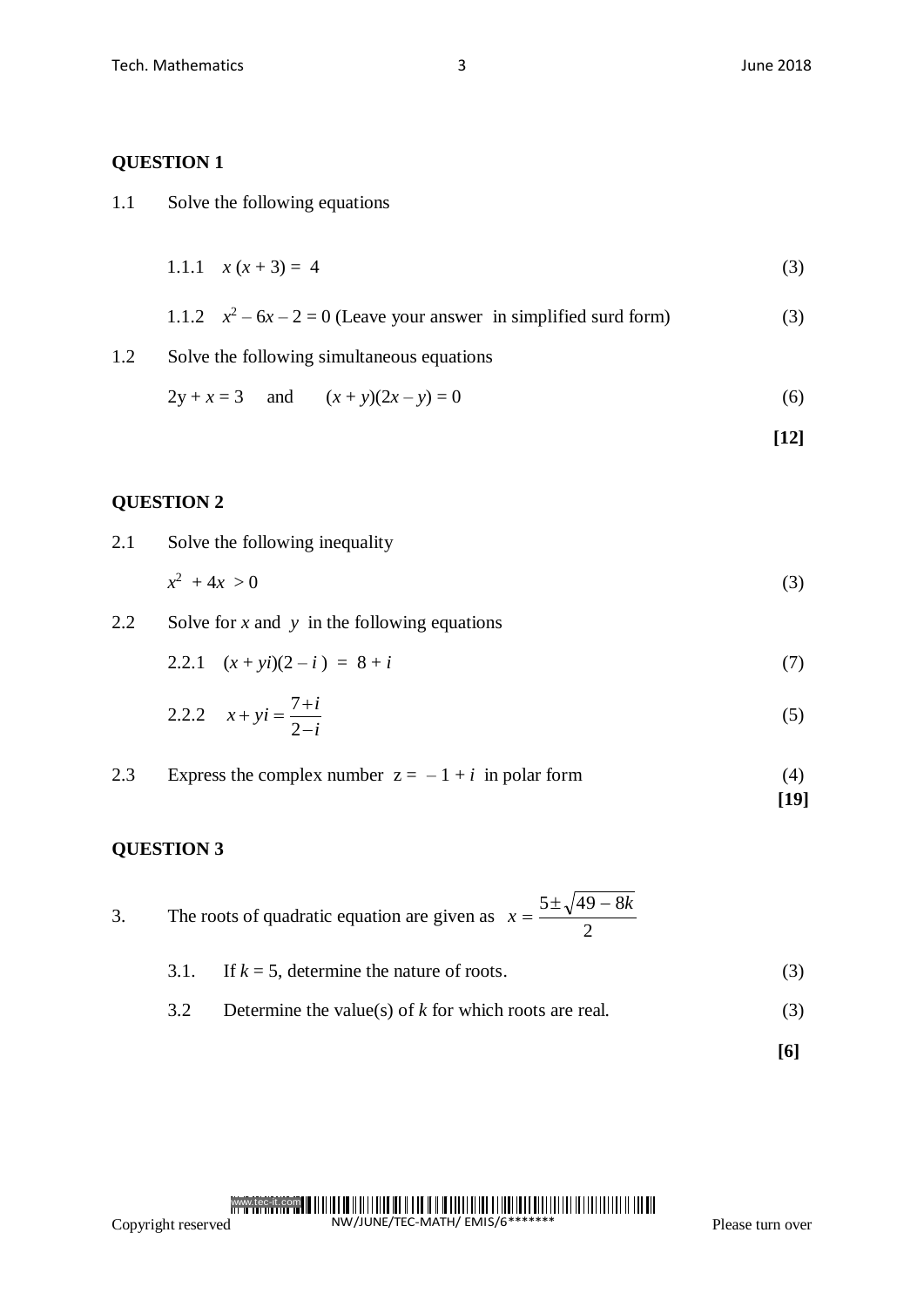4.1 Simplify the following without the use of a calculator:

4.1.1 
$$
\frac{3^{n+4} - 6 \cdot 3^{n+2}}{3^{n+2} \cdot 2}
$$
 (3)

$$
4.1.2 \quad \log 15 + \log 6 - 2\log 3 \tag{3}
$$

4.1.3 
$$
\frac{\log 36 - \log 25}{\log 6 - \log 5}
$$
 (3)

4.2 Solve the following equations:

$$
4.2.1 \quad 4^{x-1} = \sqrt{32} \tag{3}
$$

$$
4.2.2 \quad 2.5^x = 6 \tag{3}
$$

$$
4.2.3 \qquad \log\left(x - 1\right) + \log\left(x + 2\right) - 1 = 0 \tag{6}
$$

4.3 If 
$$
\log 3 = m
$$
, determine the value of  $\log \frac{\sqrt{3}}{3}$  in terms of m. (3)

**[24]**

## **QUESTION 5**

Consider the function  $g(x) = -\frac{4}{x} + 2$ *x*

| 5.1 | Write down the equation of horizontal asymptote of $g$                    |  |
|-----|---------------------------------------------------------------------------|--|
| 5.2 | Determine the x-intercept of g                                            |  |
| 5.3 | Hence sketch the graph of g, showing intercept with x-axis and asymptote. |  |

$$
5.5
$$
 There sketch the graph of  $g$ , showing intercept with  $x$ -axis and asymptote. [7]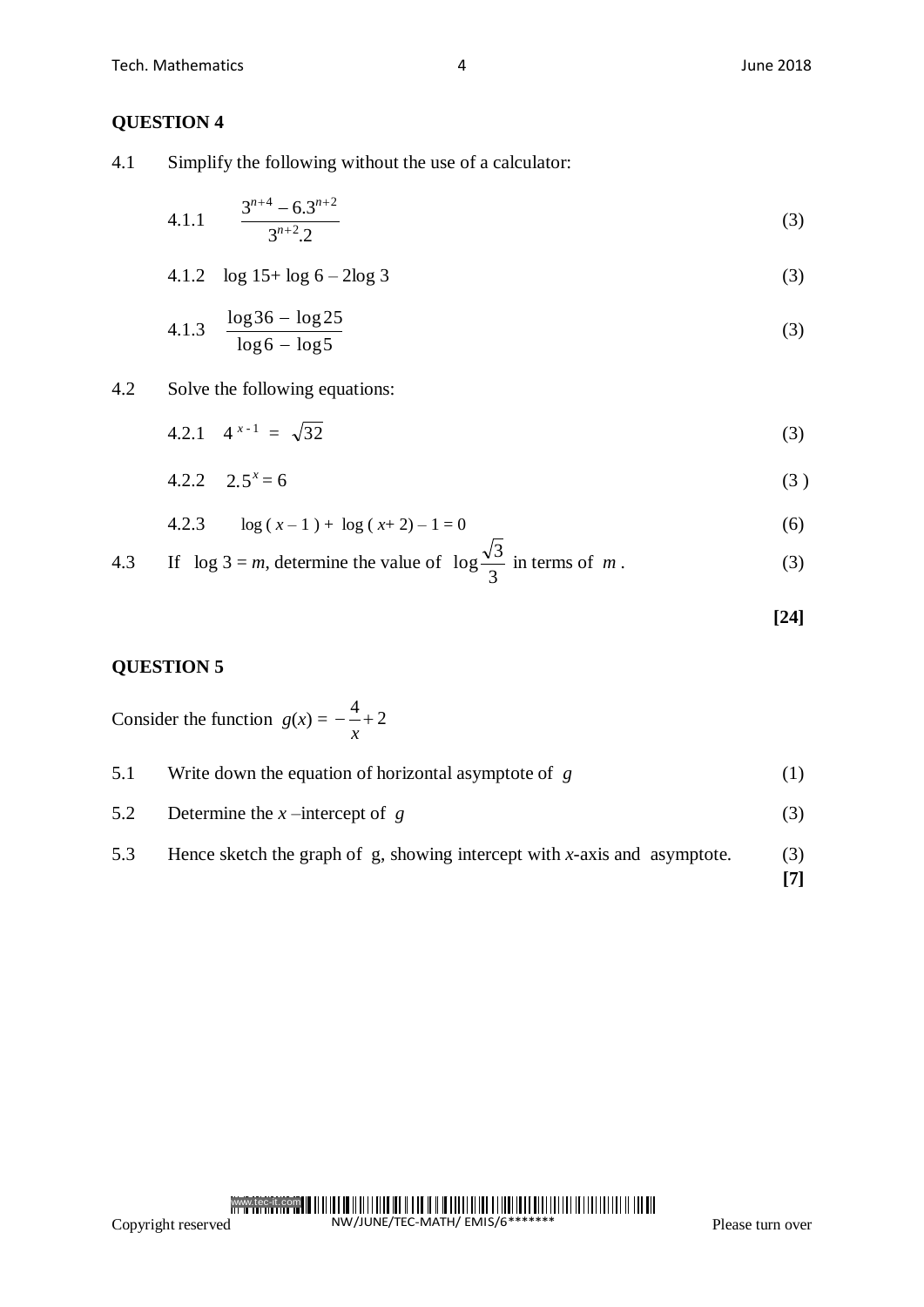6.1 The diagram below shows the graph of  $f(x) = a^x + q$ 



|  | 6.1.1 Determine the values of $\alpha$ and $\alpha$ . |  |  |  |  |  |
|--|-------------------------------------------------------|--|--|--|--|--|
|--|-------------------------------------------------------|--|--|--|--|--|

6.1.2 Write down the range of  $f$ .  $(1)$ 

6.1.3 Write down the equation of the asymptote of the graph of  $h(x) = f(x) + 2$ . (2)

6.2 Given the equation of a circle 
$$
x^2 + y^2 = 49
$$

- 6.2.1 Write down the radius of the circle (1)
- 6.2.2 Write down the range of the graph  $x^2 + y^2 = 49$  (2)

**[9]**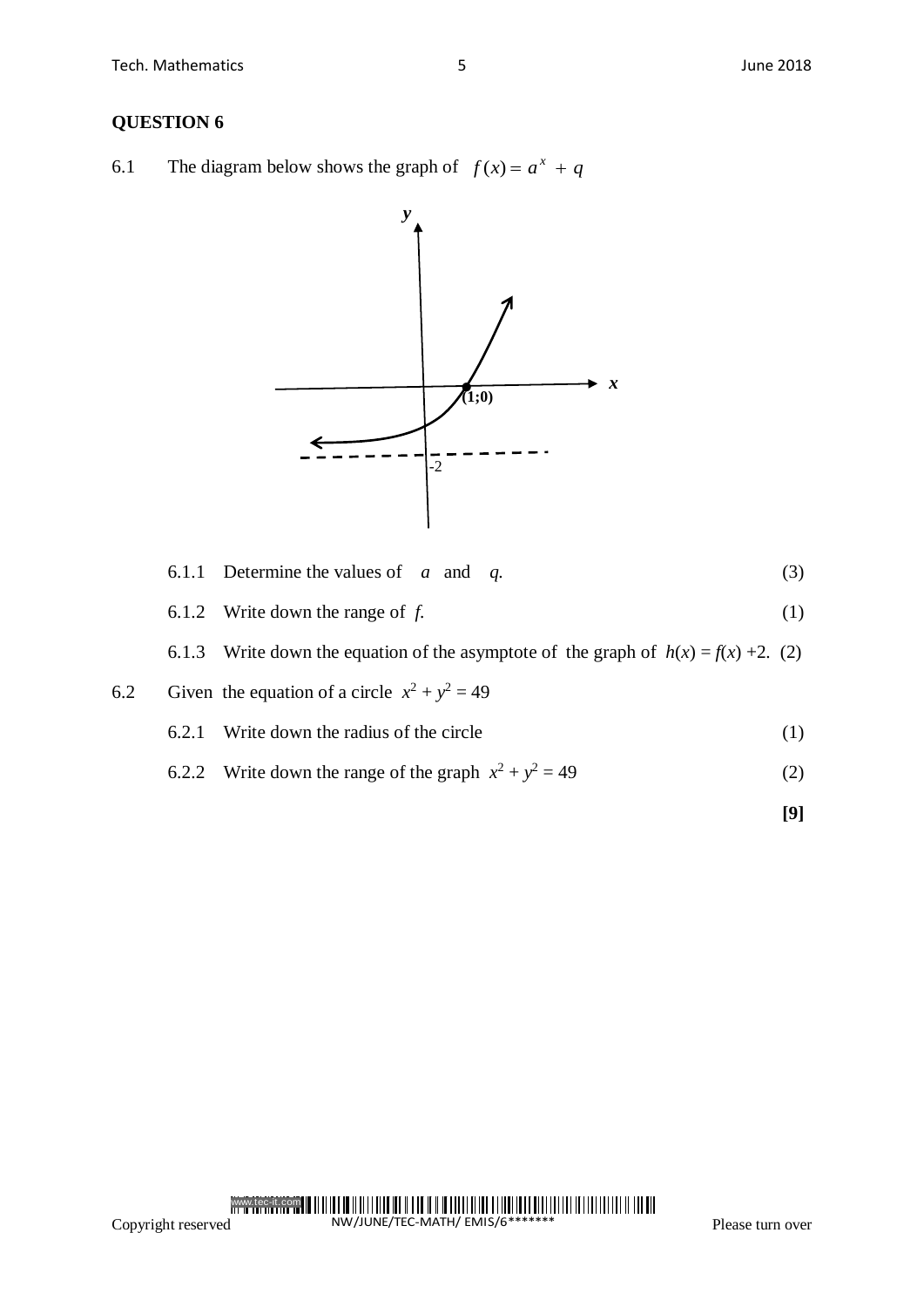The figure below shows the graphs of  $f(x) = 2(x - 5)(x + 1)$  and  $g(x) = mx + c$ .



Determine:

| 7.7 | the coordinates of the turning point of h, where $h(x) = -f(x)$    | (2)<br>$[15]$ |
|-----|--------------------------------------------------------------------|---------------|
|     |                                                                    |               |
| 7.6 | the values of $m$ and $c$                                          | (2)           |
| 7.5 | the value(s) of x if $f(x) < g(x)$                                 | (2)           |
| 7.4 | the range of $f$                                                   | (1)           |
|     | parabola between A and B (DE is perpendicular to the $x$ -axis)    | (4)           |
| 7.3 | the maximum length of DE where D is a variable point on the        |               |
| 7.2 | the coordinates of C, the y-intercept of the parabola and the line | (2)           |
| 7.1 | lengths of OA and OB                                               | (2)           |

# Copyright reservedwww.tec-it.com NW/JUNE/TEC-MATH/ EMIS/6\*\*\*\*\*\*\*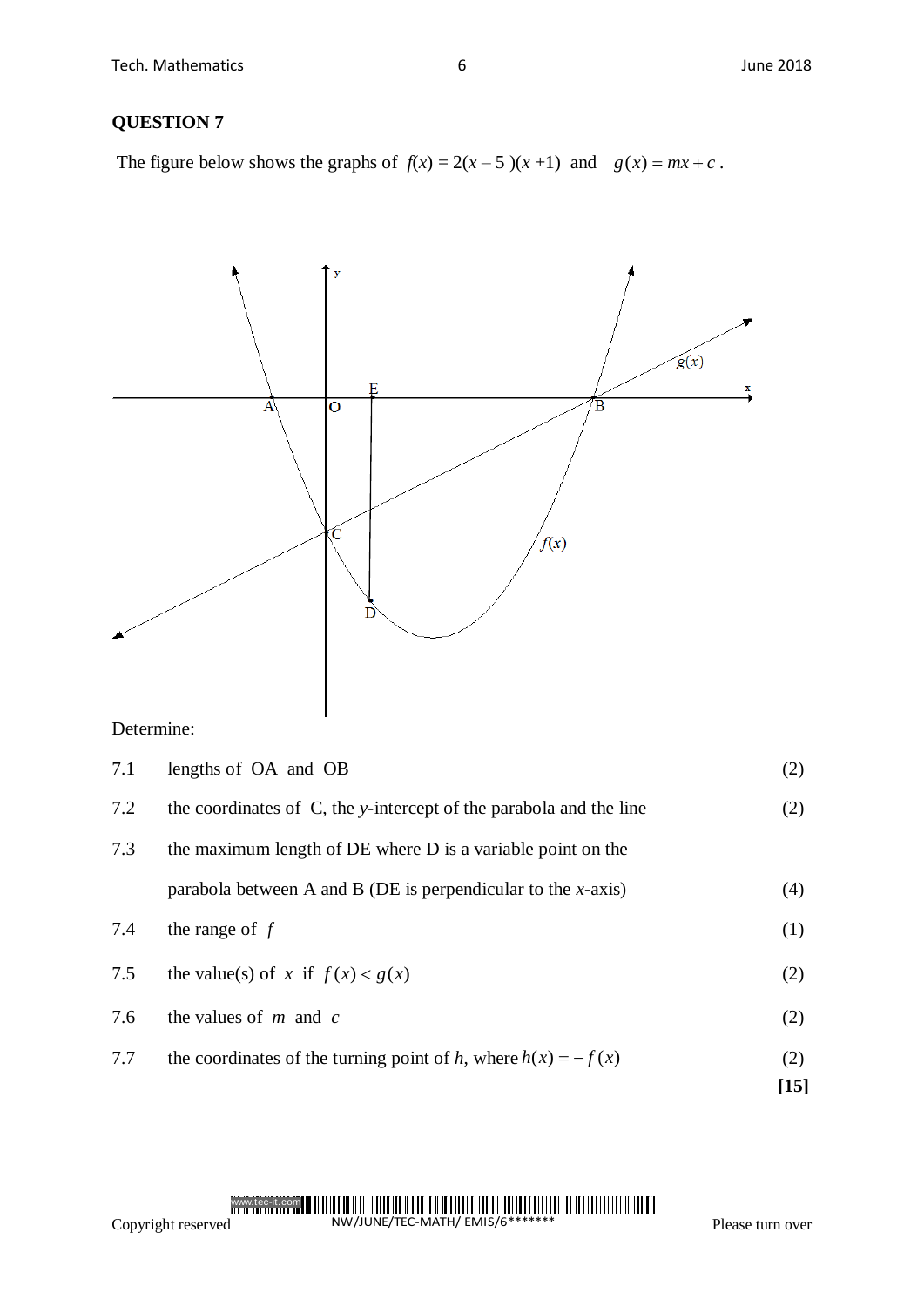|  |  | 8.1 Find the derivative of the function $f(x) = 3x + 6$ by using the <b>First Principles</b> . (5) |  |
|--|--|----------------------------------------------------------------------------------------------------|--|
|--|--|----------------------------------------------------------------------------------------------------|--|

8.2 Find the derivative of the following:

8.2.1 
$$
g(x) = 7 - 5x + x^2 - 2x^3
$$
 (3)

8.2.2 
$$
y = \frac{7}{\sqrt{x}} - \frac{x^2}{4}
$$
 (3)

8.3 Determine:

$$
Dx \left[ \frac{4x+5}{2x^2} \right] \tag{4}
$$

#### 8.4 Evaluate the following:

$$
8.4.1 \quad \int (2x^2 - 1) dx \tag{3}
$$

8.4.2 
$$
\int_{-1}^{2} (x^3 - 4x^2 + 3x) dx
$$
 (4)

$$
[22]
$$

#### **QUESTION 9**

Given:  $g(x) = x^3 + 2x^2 - x - 2$ 

| 9.1 | Prove that $x-1$ is a factor of $g(x)$ . |  |
|-----|------------------------------------------|--|
|-----|------------------------------------------|--|

| 9.2 | Hence, determine the <i>x</i> -intercepts of $g$ .                  | (4) |
|-----|---------------------------------------------------------------------|-----|
| 9.3 | Determine the coordinates of the turning points of $g$ .            | (5) |
| 9.4 | Hence, sketch the graph of $g$ .                                    | (4) |
| 9.5 | Find the values of k for which $g(x) = k$ , has only ONE real root. |     |

## Copyright reservedwww.tec-it.com NW/JUNE/TEC-MATH/ EMIS/6\*\*\*\*\*\*\*

**[17]**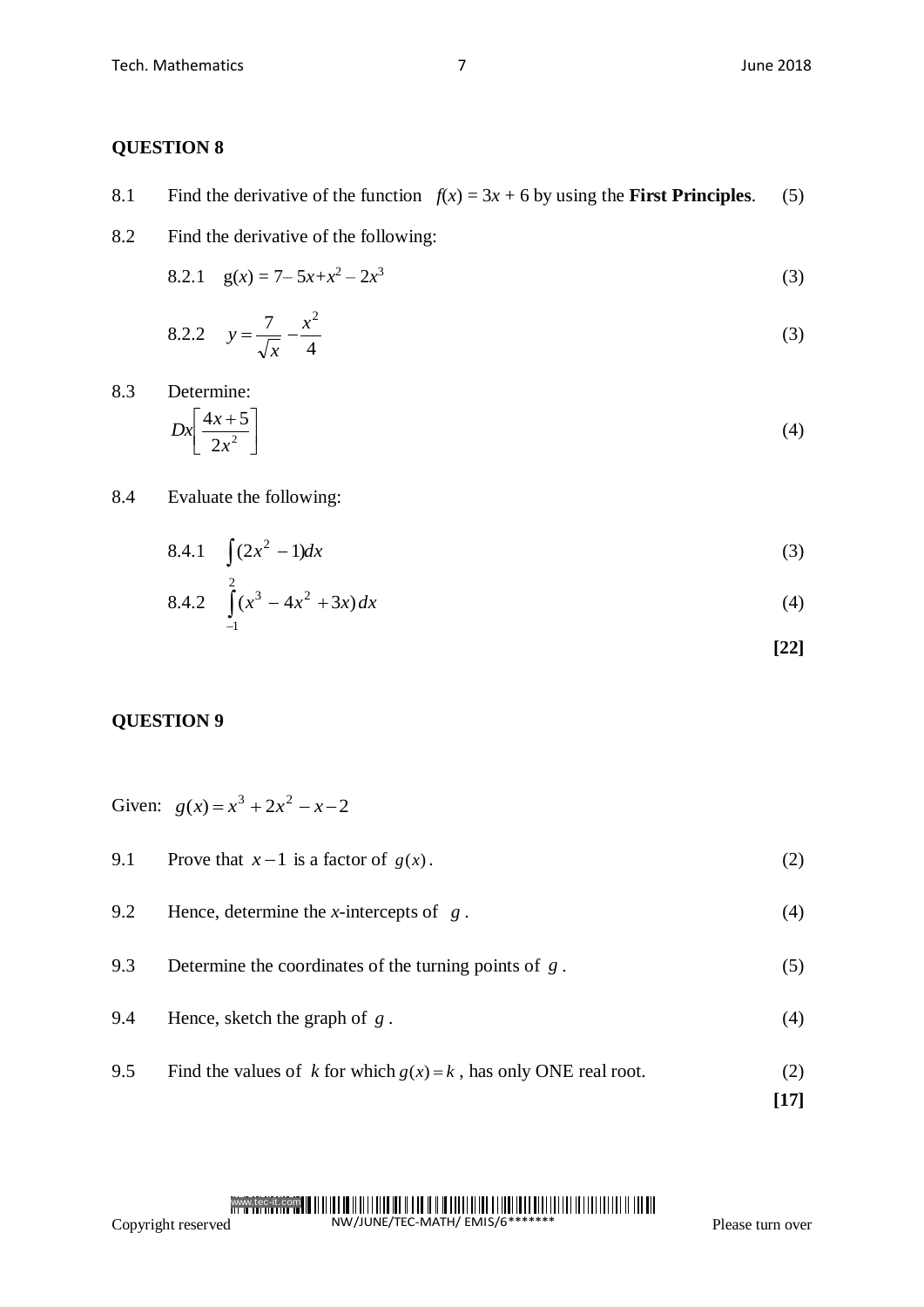A page PQRS has to contain printed matter on EFGH. Open spaces of 10 mm should be left at the top and bottom of the page and 15 mm spaces on each side. The printed part must cover  $5\ 400\ mm^2$ .



| 10.1 | If HG = x mm, write down the lengths of SR, EH and PS in terms of x.                 |     | (3)           |
|------|--------------------------------------------------------------------------------------|-----|---------------|
| 10.2 | Hence, show that the area of PQRS is given by $6000+20x+162000x^{-1}$ .              |     | (2)           |
| 10.3 | Determine the length of SR such that the area of the page PQRS will be a<br>maximum. |     | (5)<br>$[10]$ |
|      | <b>QUESTION 11</b>                                                                   |     |               |
| 11.1 | A machine has a purchase price of R10 000 and a book value of                        |     |               |
|      | R2 000 after 5 years. Use the reducing balance method to calculate                   |     |               |
|      | the depreciation rate.                                                               | (4) |               |
| 11.2 | Thabo invests R120 000 with a bank for six years. The interest rate                  |     |               |
|      | for the first two years is 8,75% p.a. compounded monthly.                            |     |               |
|      | It is then changed to 10,25% p.a. compounded quarterly.                              |     |               |
|      | What is the value of Thabo's investment at the end of six years?                     |     | (5)<br>[9]    |

**TOTAL:150**